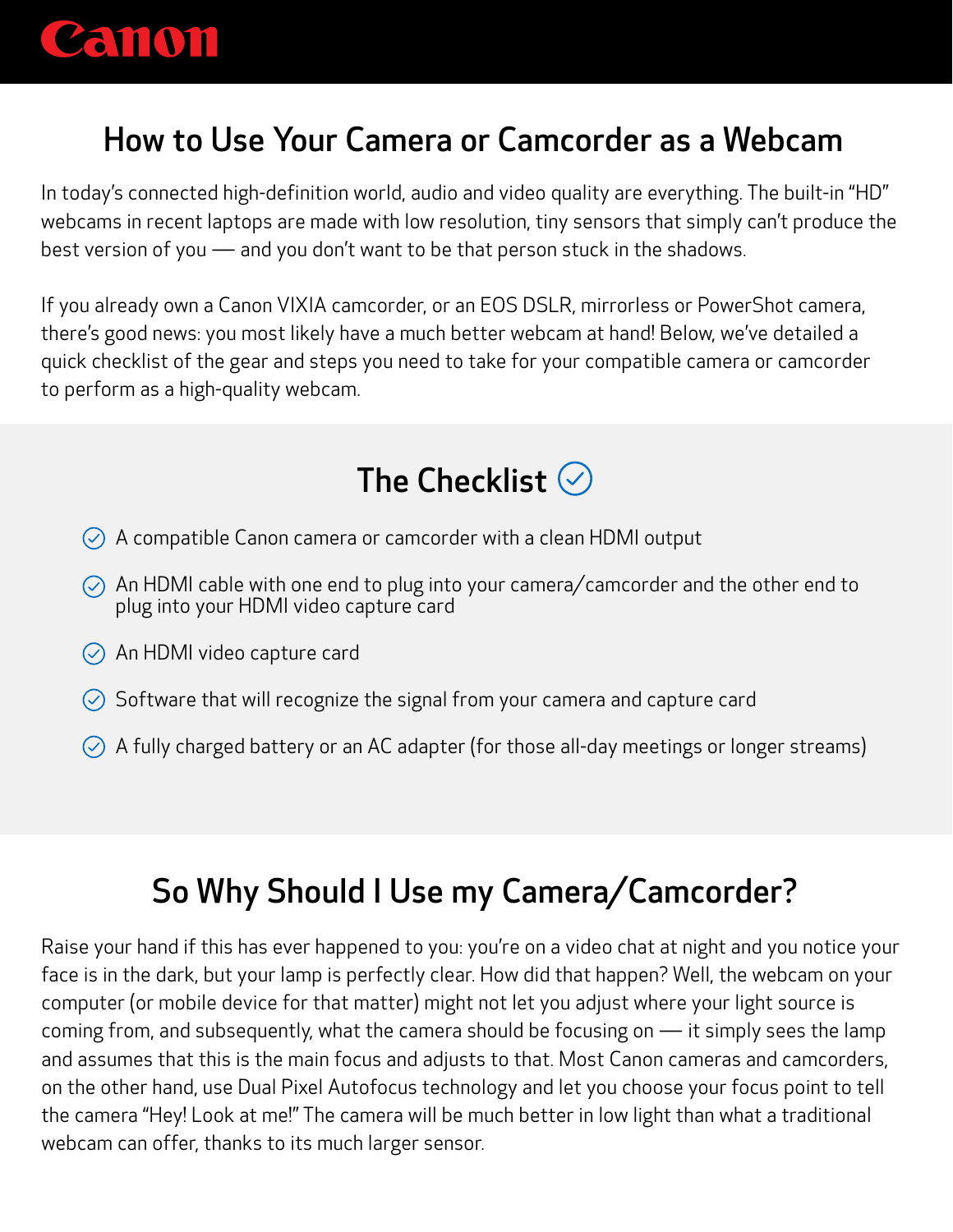

Plus, since some internal and external webcams use plastic lenses due to size, weight and cost factors, the image might appear soft. With Canon's glass optics, your camera or camcorder will have sharper details and more vibrant colors. In fact, among the photography and cinematography communities, Canon has always been heralded for its great "color science" ― keeping skin tones more natural and accurate looking.

QUICK **TIP**

If you happen to have an EOS camera, there is a good chance that you have a feature called "Highlight Tone Priority" built into it. This feature is usually intended to bring out details of a very white object, such as the beading of a white wedding dress. Turning it on while video conferencing or livestreaming could help when your overall scene is too bright.

# I Need This! So How Do I Do It?

#### **Step 1:**

Insert a fully charged battery or an AC adapter (sold separately) into the camera or camcorder.

## **Step 2:**

Connect the side of the HDMI plug that looks like the one you use for your TV to your HDMI video capture card; then, plug in the USB cord from the capture device into the computer.

#### **Step 3:**

Connect the smaller end of the HDMI plug to your camera or camcorder's port labeled HDMI.

### **Step 4:**

Turn on your camera/camcorder and put it into Movie Mode, if applicable.







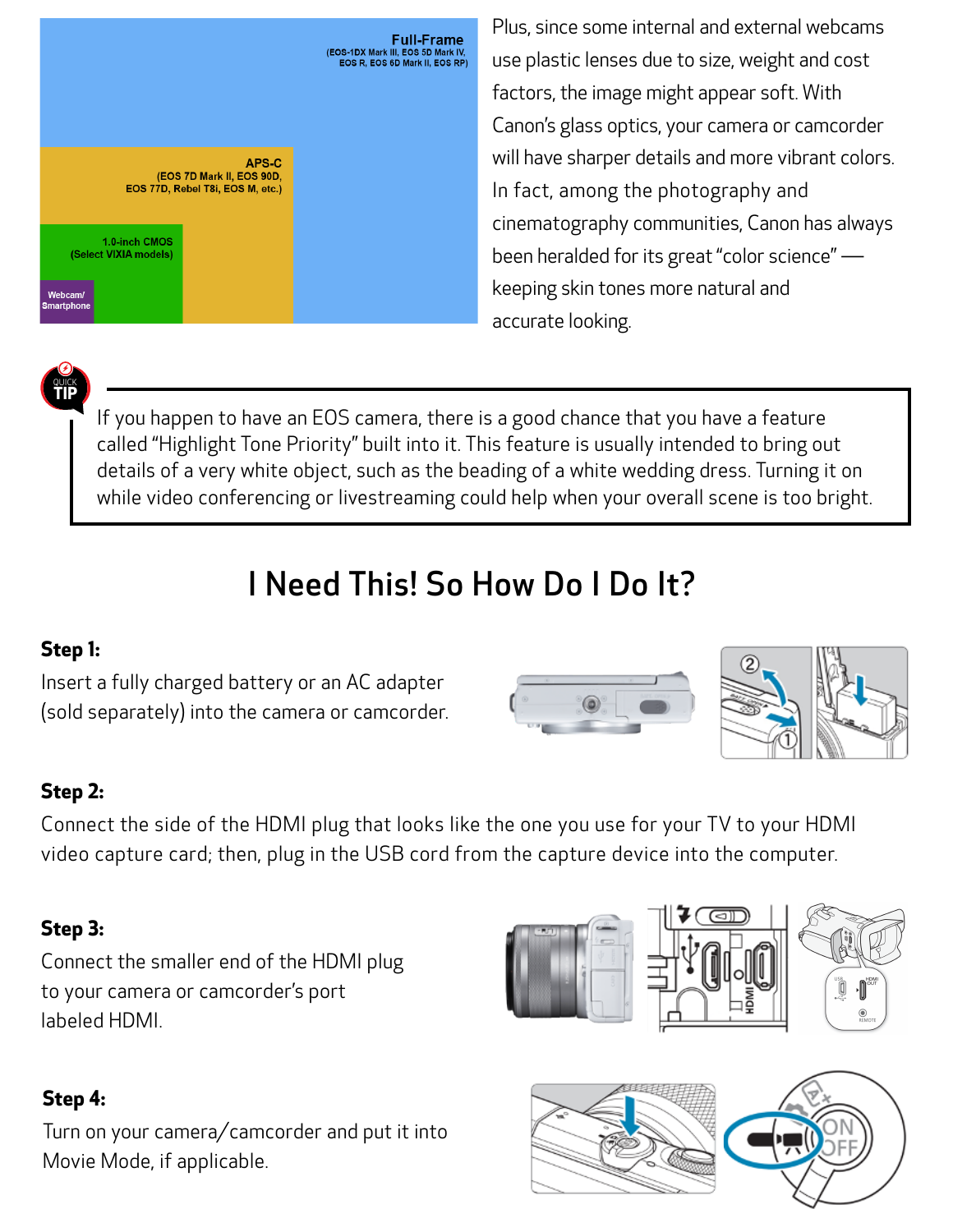#### **Step 5 (DSLR/Mirrorless/PowerShot):**

On a camera that has clean HDMI, press the Menu button, go to the [Shooting settings] (red tab with a camera icon) and find [HDMI info disp]. On a camcorder with clean HDMI, skip to step 6.

#### **Step 5A:**

Press the [HDMI info disp] menu item and choose the resolution output that your capture device uses.

#### **Step 5B:**

From the Main Menu screen, go to your [Function settings] (yellow tab with a wrench icon). Find the [Power saving] setting and select [Auto power off] and set it to [Disable]. After this is completed, skip to step 7.



iÖ»

 $\left\vert \mathbf{r}\right\vert$ 

Shooting settings

Shooting settings

AF method

 $5<sup>1</sup>$ 

 $AF \Sigma E3$ 

SHOOT

*Note: Doing this will not automatically power the camera off, so a spare battery or an AC power adapter is recommended for longer sessions.*

#### **Step 6 (VIXIA):**

Press the Menu button on your VIXIA camcorder and go to [Display setup] then [HDMI max resolution].

#### **Step 6A:**

Select the desired maximum resolution and then select the back arrow.

#### **Step 7:**

Download and open a streaming software application such as Open Broadcaster Software (OBS).

*Note: Your streaming software will need to set your Canon camera or camcorder as a video capture device. Refer to your software's manual for instructions.*

#### **Step 8:**

The last step is to set your web conferencing or livestreaming software to recognize your capture device and you are done!